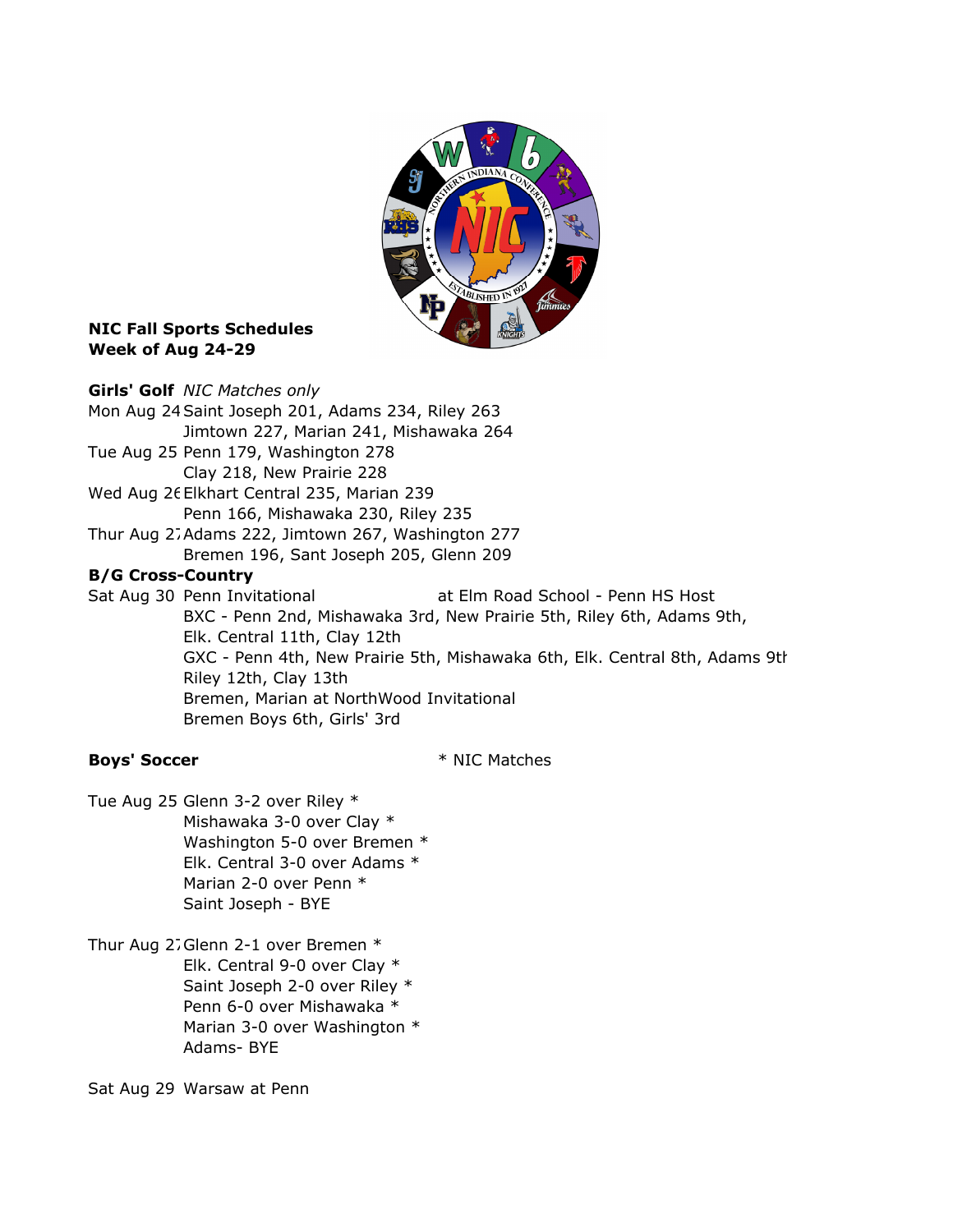Marian 4-3 over Elk. Memorial Glenn 5-2 over Michigan City Riley at Manchester Invitational: Riley 3-0 over Rochester; Riley 3-1 over Manchester

### Girls' Soccer \* NIC Matches

Mon Aug 24Glenn 5-1 over Riley \* Clay 3-1 over Mishawaka \* Bremen 4-0 over Washington \* Adams 5-4 ot over Elk. Central \* Penn 4-0 over Marian \*

Saint - Joseph - BYE

Wed Aug 26Glenn 3-1 over Bremen \* Elk. Central 3-0 over Clay \* Penn 9-0 over Mishawaka \* Marian 2-1 over Washington \* Adams - BYE

Thur Aug 27Saint Joseph 9-0 over Riley \* Goshen 1-0 over Marian

Sat Aug 29 Riley at Trinity LaPorte at Mishawaka Valparaiso 5-3 over Adams Saint Joseph 4-0 over Crown Point Portage at Washington Elk. Central 9-1 over Elkhart Christian NorthWood 3-1 over Bremen

## Boys' Tennis

Mon Aug 24Riley at Mishawaka Warsaw at Marian Jimtown 4-1 over Elk. Memorial Goshen 4-1 over Elk. Central

Tue Aug 25 Penn 5-0 over Mishawaka Saint Joseph 5-0 over Clay Elk. Central 4-1 over Adams Marian at Washington -postponed Jimtown 4-1 over New Prairie Bremen 5-0 over Glenn Riley - BYE

Wed Aug 26Marquette at Riley New Prairie 5-0 over Clay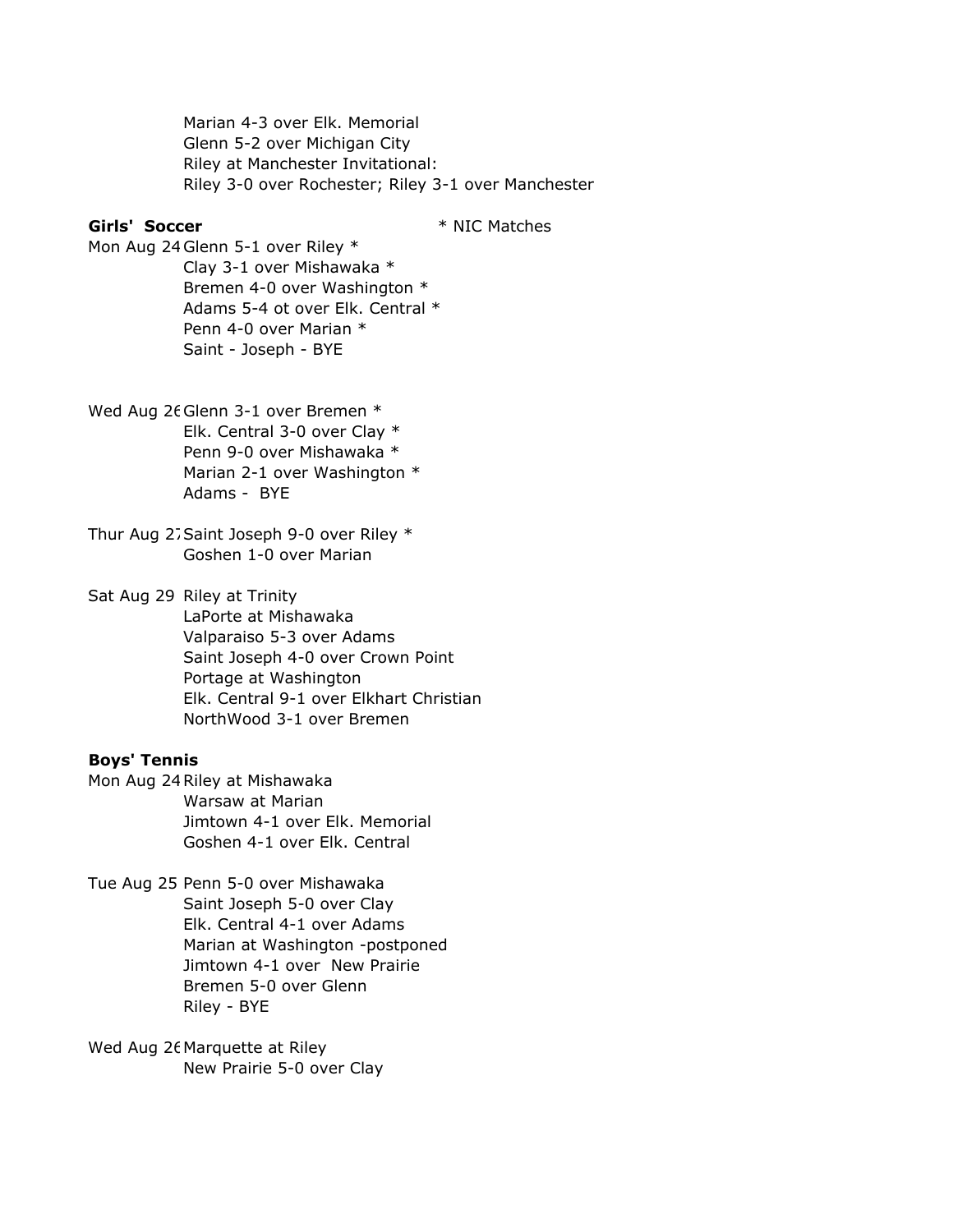Thur Aug 27Marian 3-2 over Riley Jimtown 4-1 over Bremen New Prairie 4-1 over Mishawaka Saint Joseph 3-2 over Plymouth

Fri Aug 28 Goshen 5-0 over Jimtown

Sat Aug 29 Clay at New Prairie Penn Invitational: Penn 3-2 over Crown Point; Penn 3-2 over Marion - Rained out Finals Elkhart Central 4-1 over Marian At Bremen Inivitational: Bremen 5-0 over Rochester; Prairie Heights 3-2 over North Judson Finals rained out

**Volleyball**  $*$  NIC Matches

Mon Aug 24Riley 3-0 over Argos Westview 3-0 over Jimtown

Tue Aug 25 MC Marquette 3-2 over Clay Penn 3-2 over Concord LaPorte3-0 over Mishawaka Saint Joseph 3-0 over Northridge Bremen 3-0 over Triton Goshen 3-0 over Riley Elk. Memorial 3-0 over Jimtown

Wed Aug 26 Concord 3-1 over Adams Washington at LaLumiere

Thur Aug 27Glenn 3-0 over Adams \* Elk. Central 3-1 over Jimtown \* Saint Joseph 3-2 over New Prairie \* Bremen 3-0 over Clay \* Mishawaka 3-0 over Washington \* Penn 3-0 over Riley \* Marian - BYE Fairfield 3-1 over Marian

Sat Aug 29 Riley, Adams at Jimtown Tourney:

Riley 1-1: beats Clay 2-0, LaVille 2-0 over Riley; Jimtown 2-0: beats Clay 2-0, beats LaViile; Clay losses to Jimtown & Riley 2-0 Penn at Plymouth Tournament: Penn went 2-2 beat Monroe Central & Muncie Burris, lost to New Prairie & Va New Prairie 3-1 beat Penn 2-0, Muncie Burris 2-0, lost to Valpo 2-0 Marian, Saint Joseph at Mishawaka Invitational: Marian went 2-2, won 5th place; Saint Joseph went 2-2, lost 3rd place match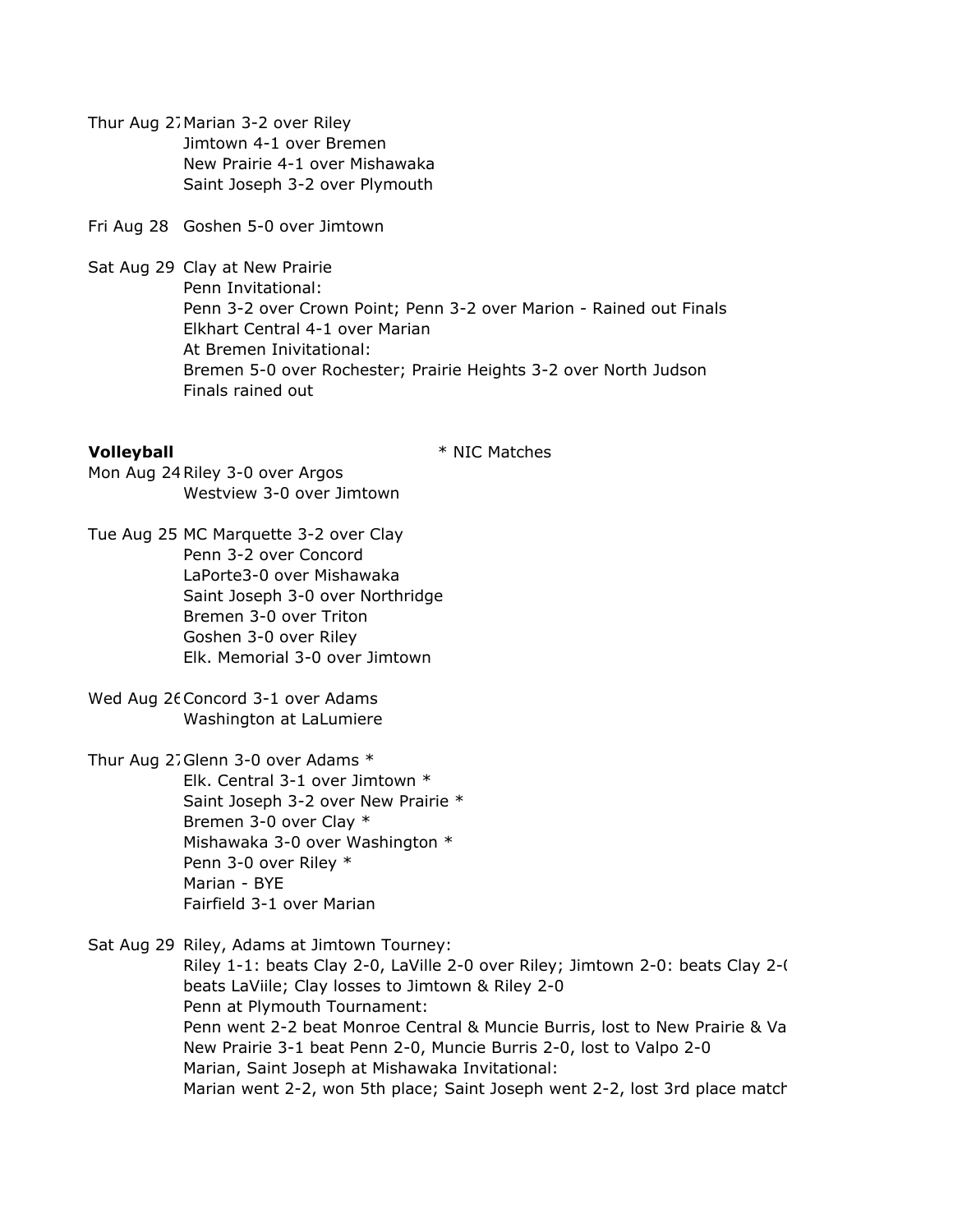Mishawaka went 1-3, lost 5th place match Washington at FW Snider Tournament Elkhart Central at Prairie Heights Tourney: Central lost to NorthWood 2-0, Won vs Lakeland 2-0, lost to East Noble, 2-1

### FOOTBALL Last week's game scores:

Fri Aug 21 Saint Joseph 37-24 over Concord Elk. Central 28-25 over Elk. Memorial NorthWood 16-6 over Jimtown Leo 48-14 over Riley Marian 42-13 over Clay XL - North vs South crossover game New Prairie 49-21 over LaPorte Northridge 10-7 over Adams (SF) Penn 34-0 over Valparaiso Plymouth 39-17 over Bremen Mishawaka 40-10 over Portage John Glenn 26-20 over Rochester Washington at Michigan City double forfeit per IHSAA

Fri Aug 28 Goshen 31-21 over Elkhart Central Penn 31-12 over Merrillville Mishawaka 1-0 over Crown Point Week # 2 Reavis, Ill 33-27 OT over SB Adams Lafayette Jefferson 26-0 over Saint Joseph New Prairie 64-13 over SB Clay XL Bremen 39-0 over SB Riley \*S Jimtown 21-6 over SB Washingt \*S Marian 34-0 over Glenn  $*$ S

XL - North vs South crossover game \* S - South Division Game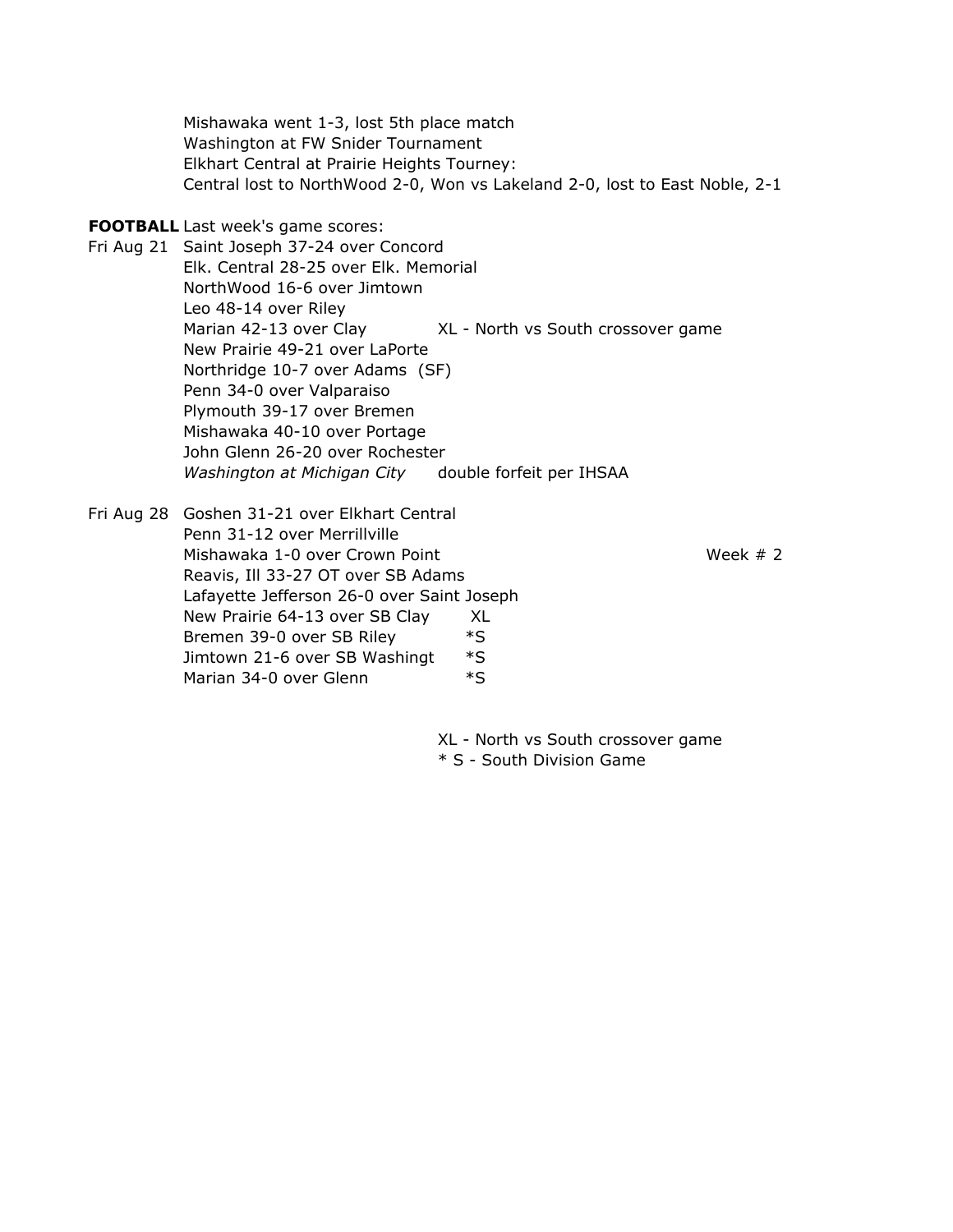$\alpha$